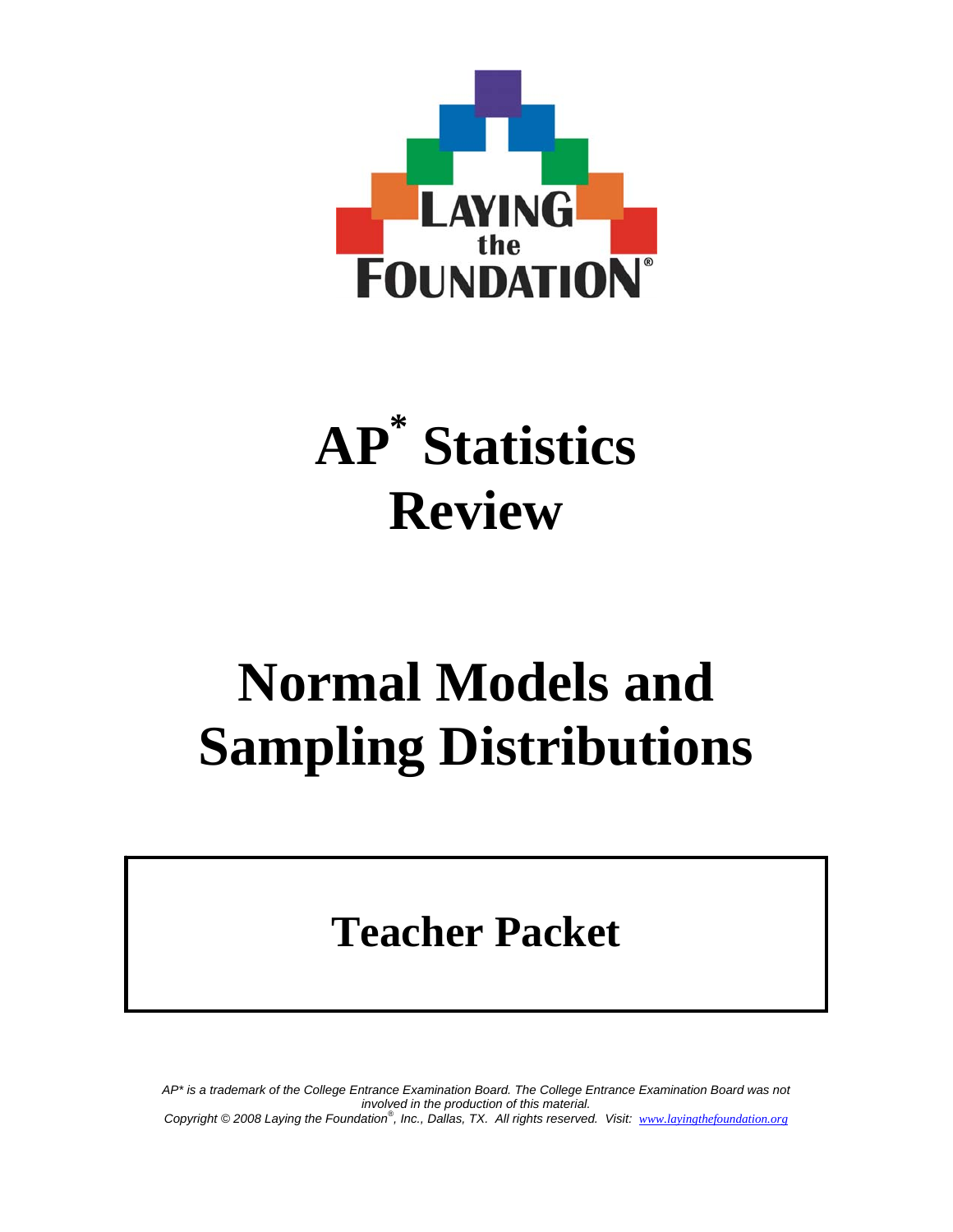

#### *Characteristics of a normal model*

- The shape is unimodal, symmetric, and mound-shaped.
- The mean is equal to the median.
- A normal model is continuous, although it is often used to approximate a discrete distribution like a histogram.
- The shape, center, and spread of a normal model can be quickly given by writing  $N(\mu, \sigma)$ .

#### *The 68%-95%-99.7% (Empirical) Rule*

- About 68% of the area is in the interval  $(\mu \sigma, \mu + \sigma)$ , or within 1 standard deviation of the mean
- About 95% of the area is in the interval  $(\mu 2\sigma, \mu + 2\sigma)$ , or within 2 standard deviations of the mean
- About 99.7% of the area is in the interval  $(\mu 3\sigma, \mu + 3\sigma)$ , or within 3 standard deviations of the mean

#### *What's a z score?*

- A *z* score tells how many standard deviations above or below the mean a data point is. A *z* score of +1 means the point is one standard deviation above the mean. A *z* score of -2 means the point is two standard deviations below the mean.
- Calculate a *z* score using this formula:  $z = \frac{x \mu}{\sigma}$ , where *x* is the specific value

of interest in the distribution.

• Z scores make it possible to compare quantities measured on different scales, such as SAT scores and ACT scores.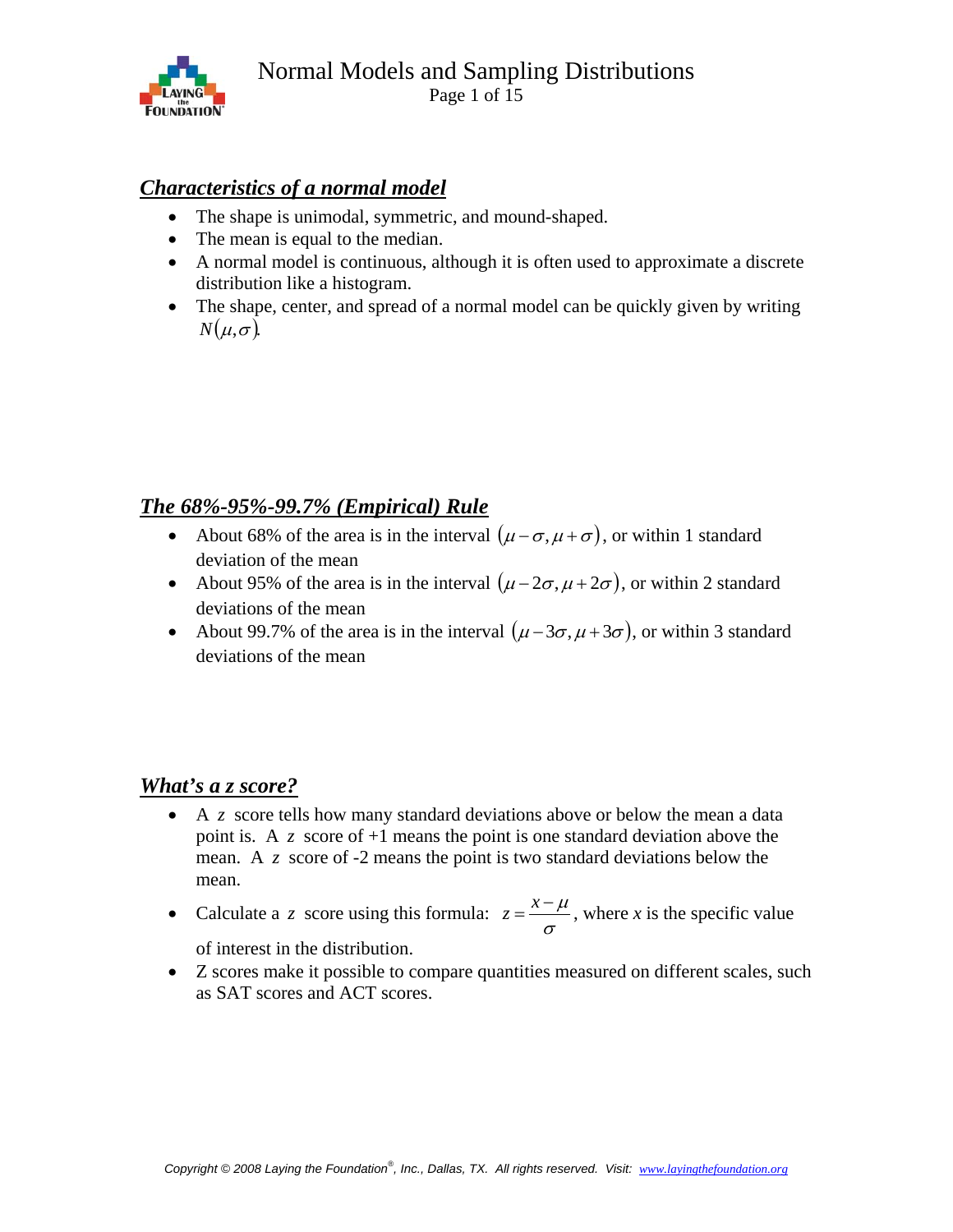

#### *Finding probabilities using a normal model (forwards!)*

- Strategy:  $x \rightarrow z \rightarrow P$ .
- Sketch a normal model, draw a vertical line at the *x* value, and shade the area of interest.
- Take the *x* value and find the *z* score using the formula.
- Then look up the *z* score on the normal table to find the probability below (to the left of) the line. (See the last page for calculator usage)
- If you want to find the area to the right of the line, subtract the *P* value off the table from 1.
- If you want to find the area between two lines, find the  $\zeta$  scores for each  $\chi$  value, look up *P* values on the table for each *z* score, and subtract the *P* values.

#### *Finding an x value given a normal probability (backwards!)*

- Strategy is  $P \to z \to x$ .
- Sketch a normal model, draw a vertical line where you think the *x* value will be, and label the area/probability you have been given.
- Remember, the table lists the area to the left of the line. If you have been given an area to the right, subtract from 1 to get the area on the left.
- Find the *P* value inside the chart and move outwards to read the *z* score.
- Plug the *z*-score as well as the mean and standard deviation into the formula and solve for *x* .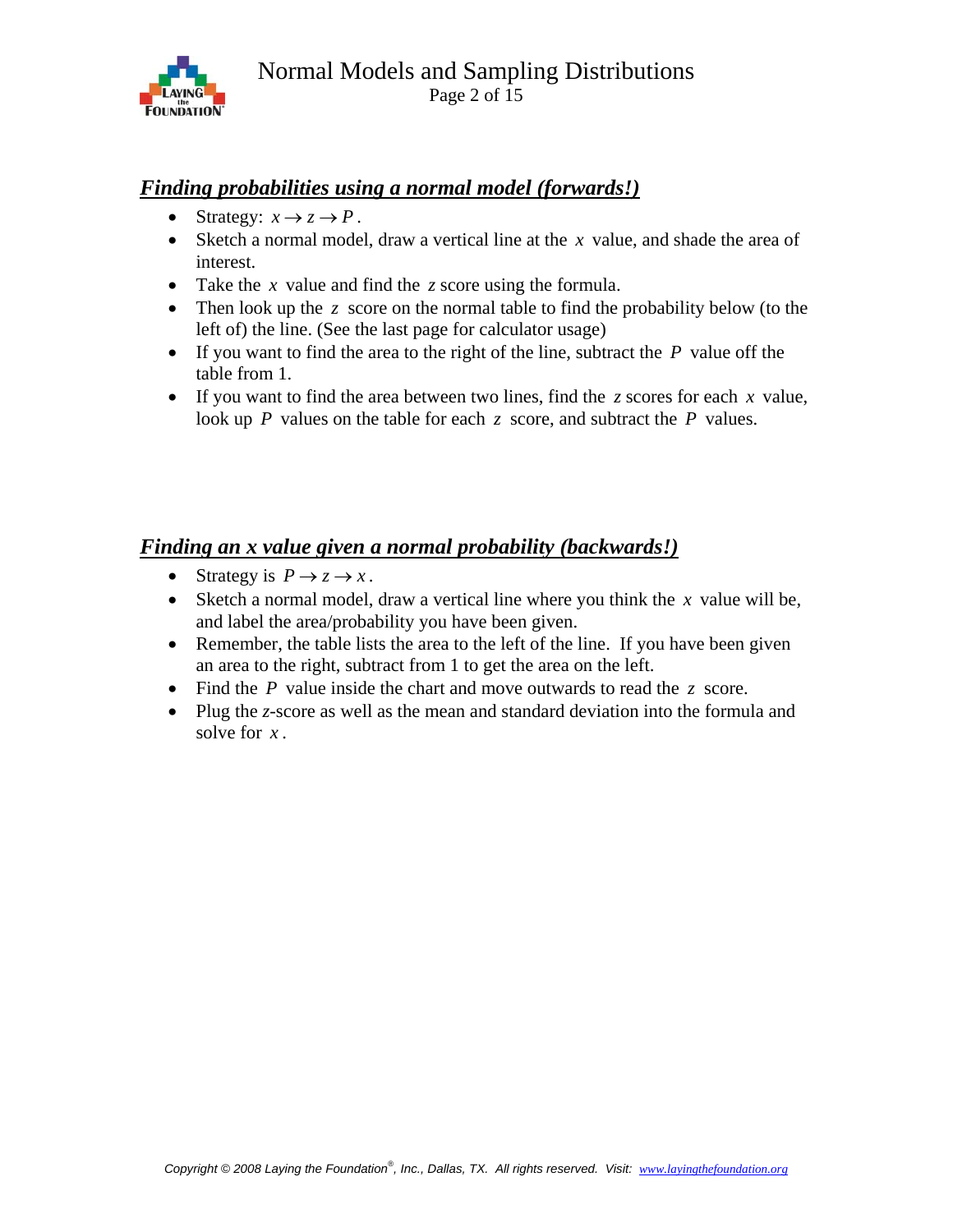

Page 3 of 15

#### *Sampling Distributions and The Central Limit Theorem*

Consider taking many (theoretically, all possible) samples of size *n* from a population. Take the average  $\bar{x}$  of each sample. All of these sample means make up the sampling distribution, which can be graphed as a histogram.

- The mean of the sampling distribution is the same as the mean of the population:  $\mu_{\overline{x}} = \mu$
- The standard deviation of the sampling distribution gets smaller according to this equation:  $\sigma_{\overline{x}} = \frac{0}{\sqrt{n}}$  $\sigma_{\overline{x}} = \frac{\sigma}{\sqrt{n}}$
- The Central Limit Theorem states that as the sample size *n* increases, the sampling distribution becomes more normal (regardless of the shape of the population). In practice, if  $n \ge 30$ , we assume the distribution is approximately normal.

#### *When do you use the Central Limit Theorem?*

Use the Central Limit Theorem when a question asks you to calculate a probability about an average or mean.

#### **Example:**

The amount of dirt loaded into a dump truck varies normally with a mean of 750 pounds and a standard deviation of 40 pounds. A) Find the probability that a randomly chosen truck would hold over 800 pounds of dirt. B) Find the probability that the average weight in a random sample of 5 trucks would be over 800 pounds.

#### **Solution:**

A)  $x = weight of dirt in a dump truck$ *x* follows a  $N(750,40)$  model

$$
z = \frac{800 - 750}{40} = 1.25, \ P(x > 800) = P(z > 1.25) = 1 - .8944 = .1056
$$

Nearly 11% of the trucks (10.56%) would hold over 800 pounds.

B)  $\bar{x}$  = average weight of dirt in a sample of 5 dump trucks

$$
\overline{x}
$$
 follows a  $N\left(750, \frac{40}{\sqrt{5}} = 17.89\right)$  model  

$$
z = \frac{800 - 750}{17.89} = 2.80
$$

$$
P(\overline{x} > 800) = P(z > 2.80) = 1 - .9974 = .0026
$$

 Less than one percent (0.26%) of groups of 5 dump trucks would have an average weight over 800 pounds.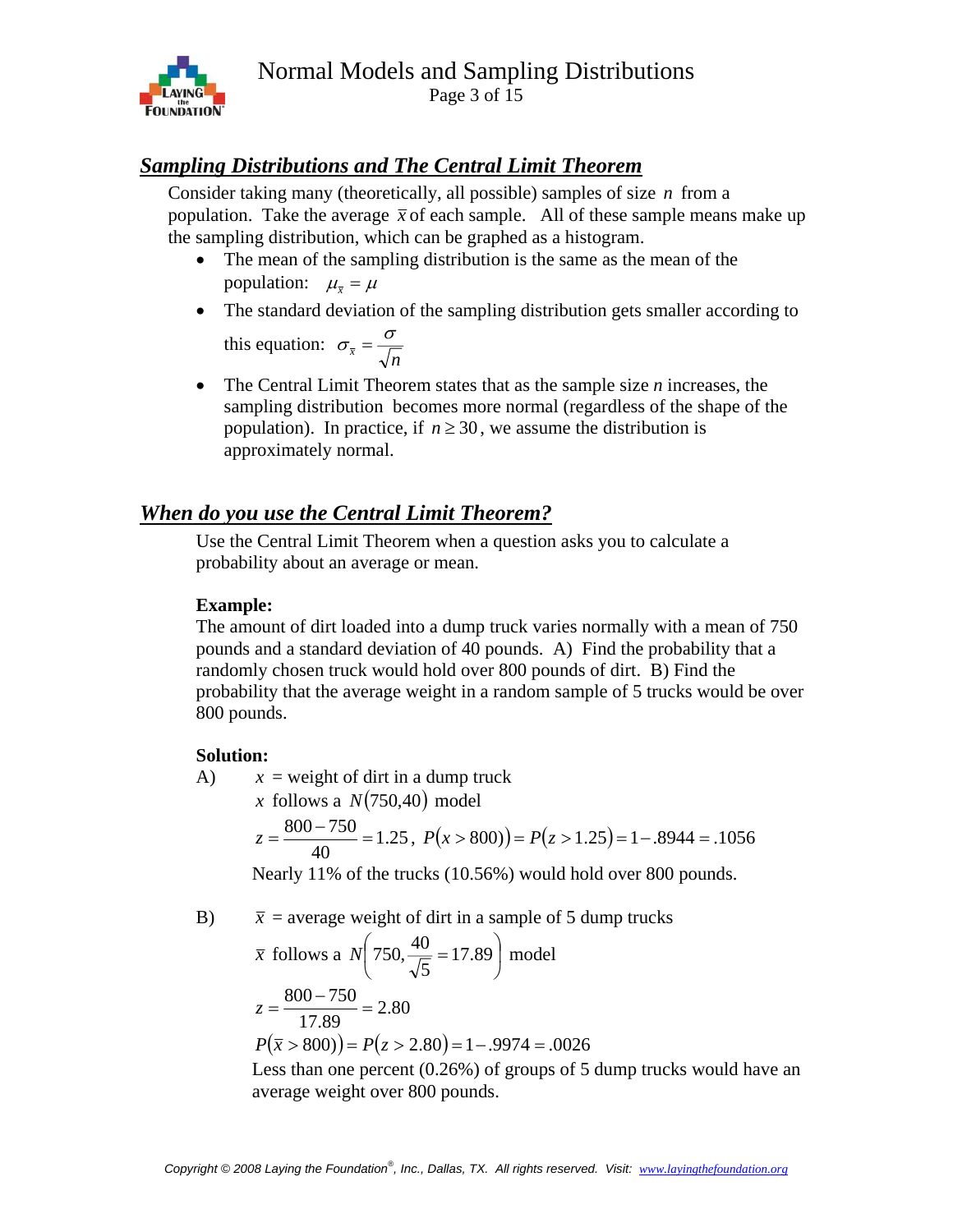

Page 4 of 15

#### *Multiple Choice Questions on Normal Models and Sampling Distributions*

1. If heights of  $3<sup>rd</sup>$  graders follow a normal distribution with a mean of 52 inches and a standard deviation of 2.5 inches, what is the *z* score of a  $3<sup>rd</sup>$  grader who is 47 inches tall?

| (A) | -5                    |
|-----|-----------------------|
| (B) | $-2$                  |
| (C) | $\mathcal{D}_{\cdot}$ |
| (D) | 5                     |
| (E) | 26.2                  |

2. Suppose that a normal model describes the acidity (pH) of rainwater, and that water tested after last week's storm had a *z*-score of 1.8. This means that the acidity of the rain

- (A) had a pH 1.8 higher than average rainfall.
- $(B)$  had a pH of 1.8.
- (C) varied with standard deviation 1.8
- (D) had a pH 1.8 standard deviations higher than that of average rainwater.
- (E) had a pH 1.8 times that of average rainwater.

3. In a factory, the weight of the concrete poured into a mold by a machine follows a normal distribution with a mean of 1150 pounds and a standard deviation of 22 pounds. Approximately 95% of molds filled by this machine will hold weights in what interval?

| (A) | 1084 to 1216 pounds |
|-----|---------------------|
|-----|---------------------|

- (B) 1106 to 1150 pounds
- (C) 1106 to 1194 pounds
- (D) 1128 to 1172 pounds
- (E) 1150 to 1194 pounds
- 4. Which of the following are true?
	- I. In a normal distribution, the mean is always equal to the median.
	- II. All unimodal and symmetric distributions are normal for some value of  $\mu$  and  $\sigma$ .
	- III. In a normal distribution, nearly all of the data is within 3 standard deviations of the mean, no matter the mean and standard deviation.
	- (A) I only
	- (B) II only
	- (C) III only
	- (D) I and III only
	- (E) I, II, and III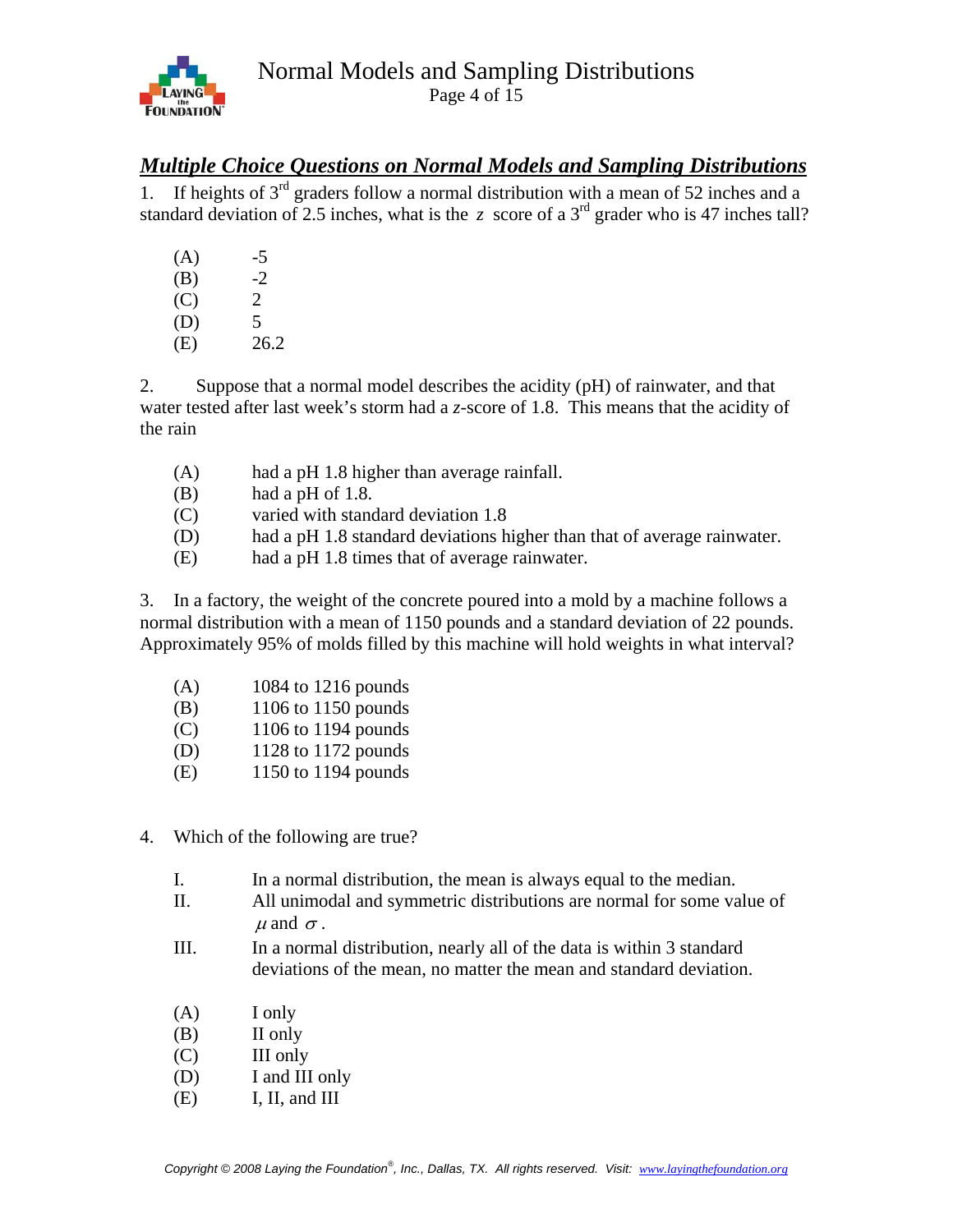

Page 5 of  $\overline{15}$ 

5. The height of male Labrador Retrievers is normally distributed with a mean of 23.5 inches and a standard deviation of 0.8 inches. (The height of a dog is measured from his shoulder.) Labradors must fall under a height limit in order to participate in certain dog shows. If the maximum height is 24.5 inches for male labs, what percentage of male labs are not eligible?

| (A) | 0.1056 |
|-----|--------|
| (B) | 0.1250 |
| (C) | 0.8750 |
| (D) | 0.8944 |
| (E) | 0.9750 |
|     |        |

6. The heights of mature pecan trees are approximately normally distributed with a mean of 42 feet and a standard deviation of 7.5 feet. What proportion of pecan trees are between 43 and 46 feet tall?

| (A) | 0.1501 |
|-----|--------|
| (B) | 0.2969 |
| (C) | 0.4470 |
| (D) | 0.5530 |
| (E) | 0.7031 |

7. Heights of fourth graders are normally distributed with a mean of 52 inches and a standard deviation of 3.5 inches. Ten percent of fourth graders should have a height below what number?

- (A) -1.28 inches
- (B) 45.0 inches
- (C) 47.5 inches
- (D) 48.9 inches
- (E) 56.5 inches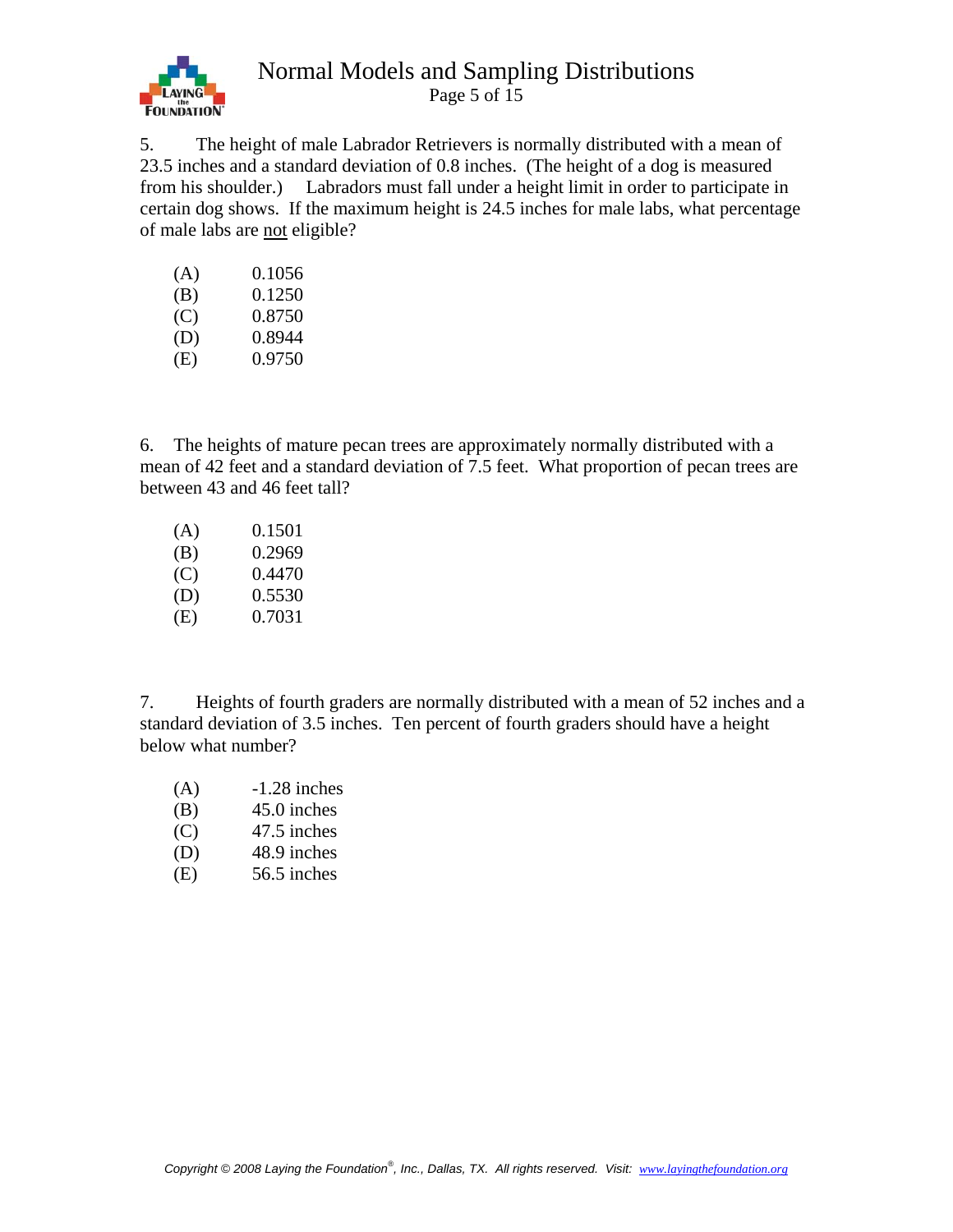

Page 6 of 15

8. A large college class is graded on a total points system. The total points earned in a semester by the students in the class vary normally with a mean of 675 and a standard deviation of 50. Another large class in a different department is graded on a 0 to 100 scale. The final grades in that class follow a normal model with a mean of 82 and a standard deviation of 6. Jessica earns 729 points in the first class, while Ana scores 90 in the second class. Which student did better and why?

- (A) Jessica did better because her score is 54 points above the mean while Ana's is only 8 points above the mean
- (B) The students did equally well because both scored above the mean.
- (C) Ana did better because her score is 1.33 standard deviations above the mean while Jessica's is only 1.08 standard deviations above the mean.
- (D) Neither student did better; they cannot be compared because their classes have different scoring systems.

9. The distance Jonathan can throw a shot put is skewed to the right with a mean of 14.2 meters and a standard deviation of 3.5 meters. Over the course of a month, Jonathan makes 75 throws during practice. Assume these throws can be considered a random sample of Jonathan's shot put throws. What is the probability that Jonathan's average shot put distance for the month will be over 15.0 meters?

| (A) | 0.0239 |
|-----|--------|
| (B) | 0.4096 |
| (C) | 0.5224 |
| (D) | 0.5904 |
| (E) | 0.9761 |

10. Heights of fourth graders are normally distributed with a mean of 52 inches and a standard deviation of 3.5 inches. For a research project, you plan to measure a simple random sample of 30 fourth graders. For samples such as yours, 10% of the samples should have an average height below what number?

| (A)     | $47.52$ inches  |
|---------|-----------------|
| (B)     | $51.18$ inches  |
| (C)     | $51.85$ inches  |
| (D)     | 52.82 inches    |
| 7 L Z Z | $27.40 \div 1.$ |

(E) 56.48 inches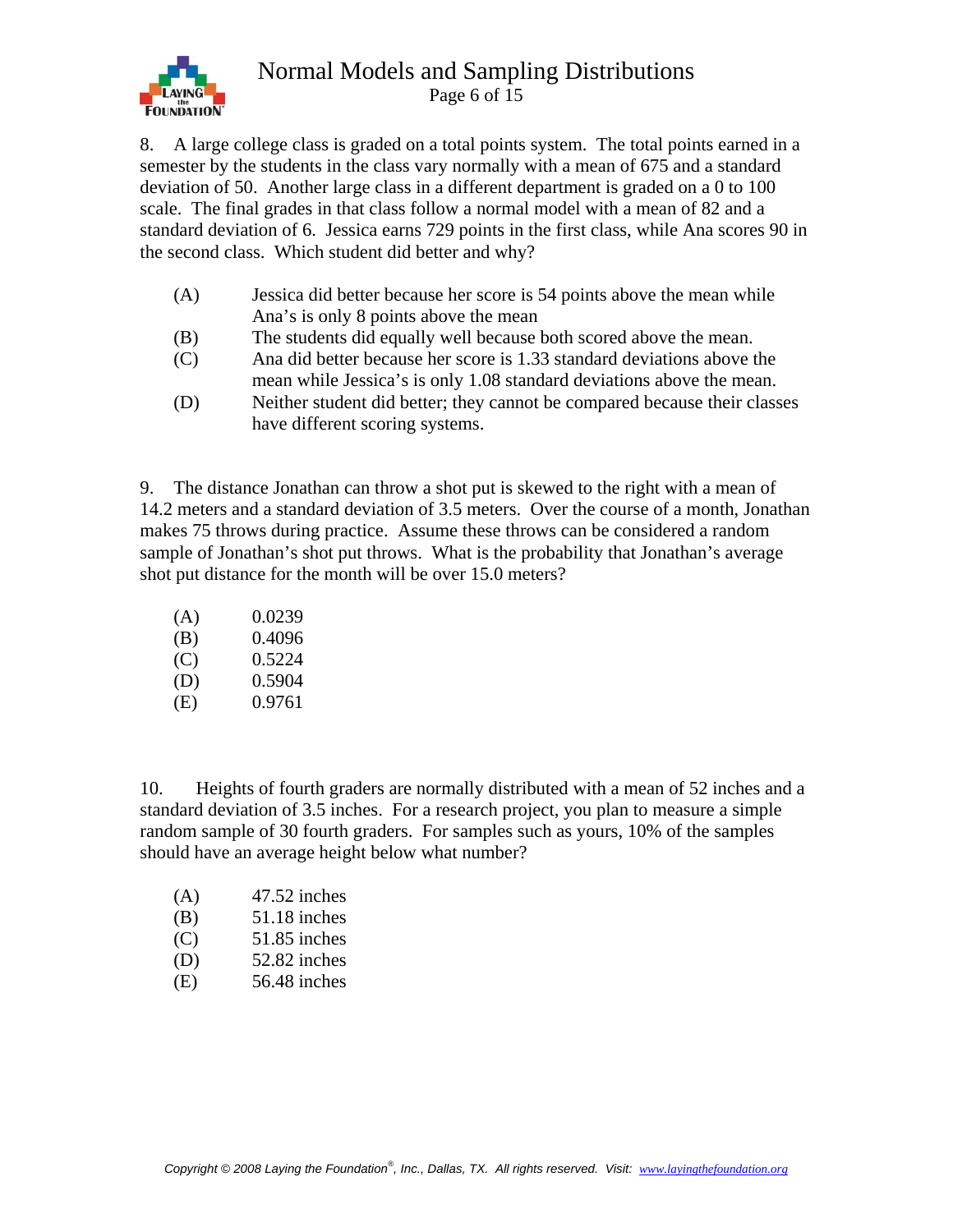

#### *Free Response Questions on Normal Models and Sampling Distributions*

Free Response 1.

A machine is used to fill soda bottles in a factory. The bottles are labeled as containing 2.0 liters, but extra room at the top of the bottle allows for a maximum of 2.25 liters of soda before the bottle overflows. The standard deviation of the amount of soda put into the bottles by the machine is known to be 0.15 liter.

(a) Overfilling the bottles causes a mess on the assembly line, but consumers will complain if bottles contain less than 2 liters. If the machine is set to fill the bottles with an average of 2.08 liters, what proportion of bottles will be overfilled?

(b) If management requires that no more than 3% of bottles should be overfilled, the machine should be set to fill the bottles with what mean amount?

(c) Complaints from consumers about underfilled bottles leads the company to set the mean amount to 2.15 liters. In this situation, what standard deviation would allow for no more than 3% of the bottles to be overfilled?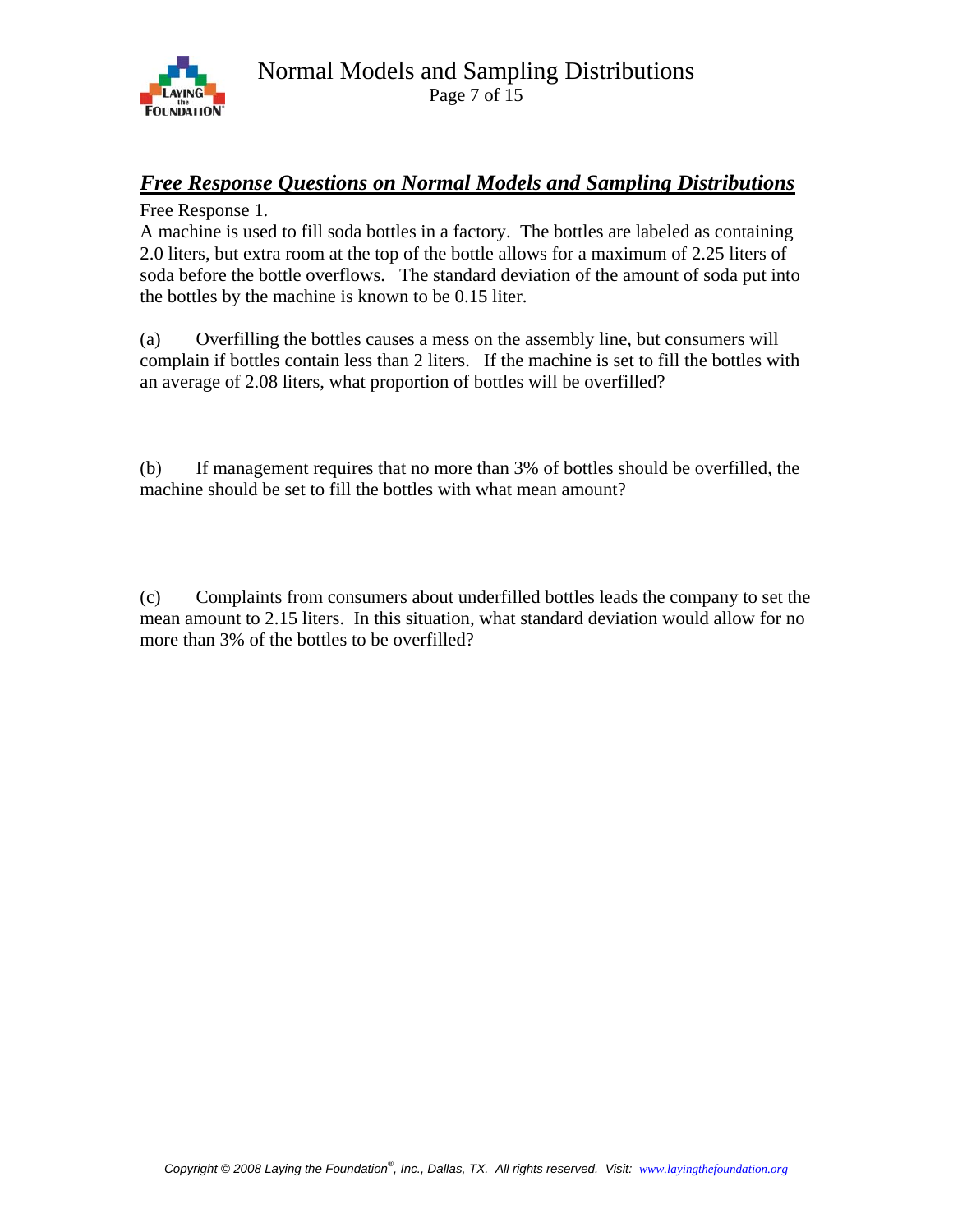

Page 8 of  $\overline{15}$ 

Free Response 2.

The distribution of scores for persons over 16 years of age on a common IQ test is approximately normal with mean 100 and standard deviation 15.

a) What is the probability that a randomly chosen adult has an IQ score on this test over 105?

b) What are the mean and standard deviation of the average IQ score on this test for an SRS of 60 people?

c) What is the probability that the average IQ score on this test of an SRS of 60 people is 105 or higher?

d) Would your *method* of answering (a) or (c) be affected if the distribution of IQ scores on this test in the adult population were distinctly nonnormal (for example, if they were skewed)? Explain which parts could be answered the same way, which could not, and how you know.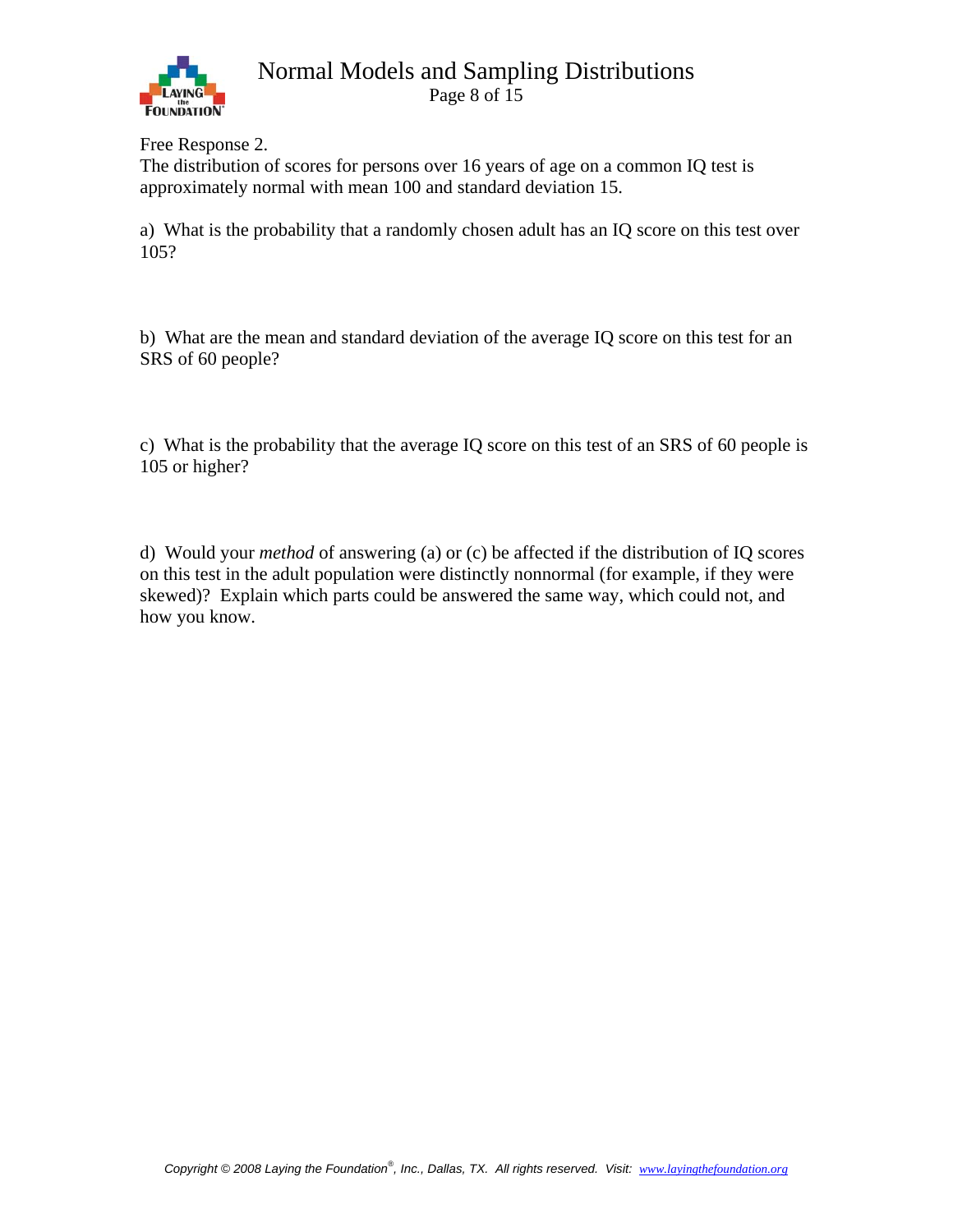

#### *Key to Normal Models and Sampling Distributions Multiple Choice*

- 1. B Distractors include switching the order of  $x$  and  $\mu$ , and forgetting to divide by the standard deviation.
- 2. D z score is number of standard deviations from mean
- 3. C Distractors include adding/subtracting 1 or 3 standard deviations instead of 2.
- 4. D Unimodal and symmetric doesn't necessarily mean normal.
- 5. A Distractor is finding eligible labs *under* the height limit instead of those who are not eligible.
- 6. A Distractors are finding proportion of trees under or over 43 or 46 feet instead of those between 43 and 46 feet.
- 7. C  $z = -1.28$ ; distractor is solving z score formula incorrectly
- 8. C z score (or number of standard deviations above the mean) is relevant; number of points above the mean is irrelevant

9. A 
$$
\bar{x}
$$
 follows  $N\left(14.2, \frac{3.5}{\sqrt{75}}\right) = .404$  model with z score of 1.98; distractors

 include not modifying the standard deviation, and finding the probability below 15 m instead of above 15 m

10. B  $z = -1.28$ ;  $\bar{x}$  follows  $N | 52, \frac{3.3}{\sqrt{2}} = .639 |$ ⎠  $\left(52, \frac{3.5}{\sqrt{2}}\right) = .639$ ⎝  $\left(52, \frac{3.5}{\sqrt{1.3}}\right) = .639$ 30  $N\left(52, \frac{3.5}{\sqrt{N}}\right) = .639$  model; distractors include not

modifying standard deviation, incorrectly solving z score formula for x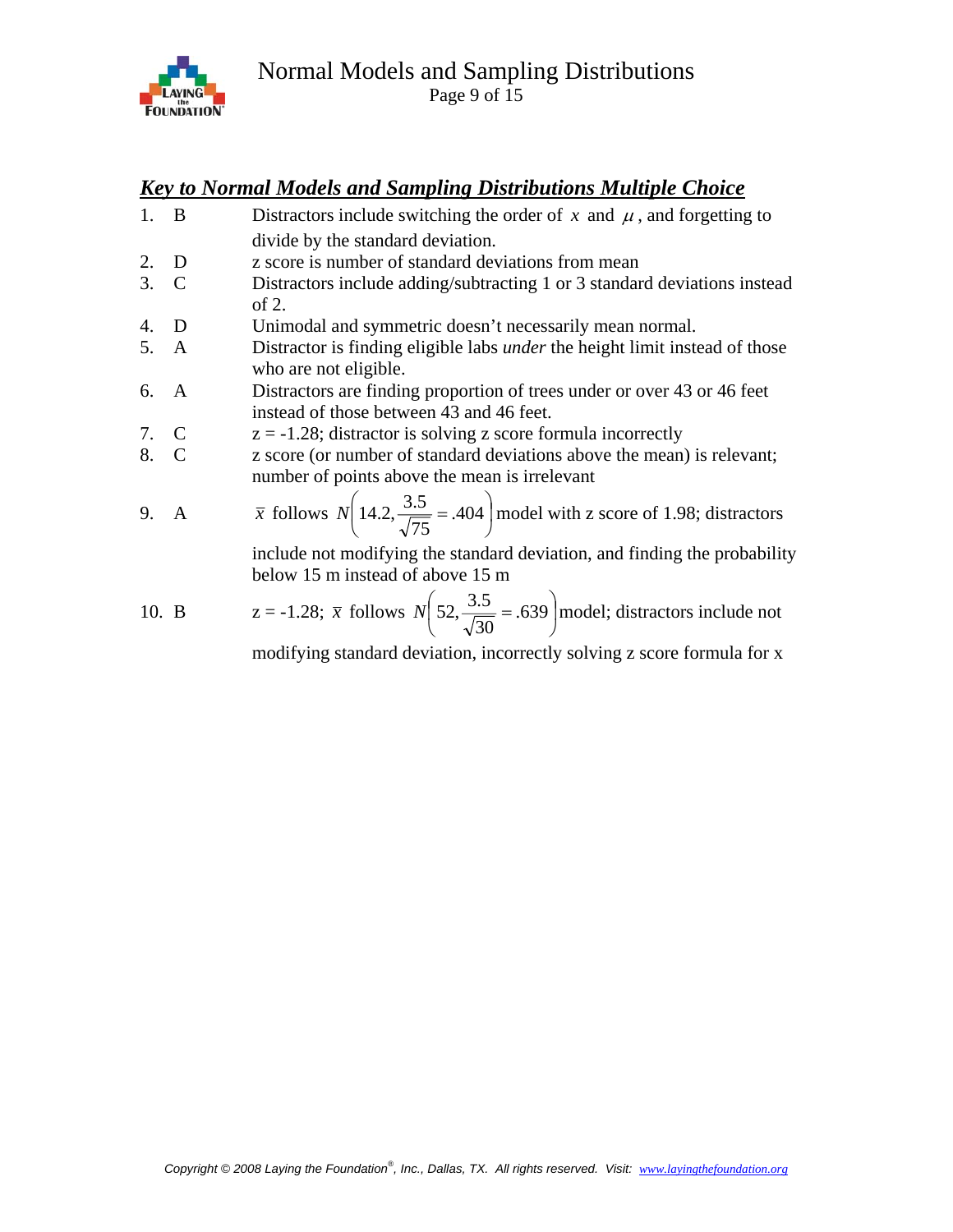

#### *Rubrics for Normal Models and Sampling Distributions Free Response*

#### 1. **Solution**

#### **Part (a):**

Let  $x =$  amount of soda put into the bottle x follows  $N(2.08, 0.15)$  model 1.13 0.15  $z = \frac{2.25 - 2.08}{0.15} =$  $P(x > 2.25) = P(z > 1.13) = 1 - 0.871 = 0.129$ 12.9% of bottles would be overfilled.

#### **Part (b):**

*x* follows  $N(\mu, 0.15)$ .

 A *z* score of 1.88 separates the normal model into 97% below the line and 3% above the line:  $P(z > 1.88) = 0.0300$ 

We require that only 3% have over 2.25 liters of soda.

$$
z = \frac{x - \mu}{\sigma}
$$
 1.88 =  $\frac{2.25 - \mu}{0.15}$   $\mu = 2.25 - (1.88)(0.15) = 1.97$  liters

#### **Part (c):**

*x* follows  $N(2.15, \sigma)$ .

 A *z* score of 1.88 separates the normal model into 97% below the line and 3% above the line:  $P(z > 1.88) = 0.0300$ 

We require that only 3% have over 2.25 liters of soda.

$$
z = \frac{x - \mu}{\sigma} \qquad 1.88 = \frac{2.25 - 2.15}{\sigma} \qquad \sigma = \frac{2.25 - 2.15}{1.88} = 0.053 \text{ liters}
$$

#### **Scoring**

Part (a) can be essentially correct  $(E)$  or incorrect  $(I)$ . Parts  $(b)$  and  $(c)$  can be essentially correct  $(E)$ , partially correct  $(P)$ , or incorrect  $(I)$ .

 Part (a) is essentially correct if the proportion is correct (except for minor arithmetic errors) and supporting work (not including calculator input) is shown.

 Part (a) is incorrect if the proportion is calculated incorrectly or the correct proportion is given with no supporting work.

 Part (b) is essentially correct if the mean is correct (except for minor arithmetic errors) and supporting work (not including calculator input) is shown.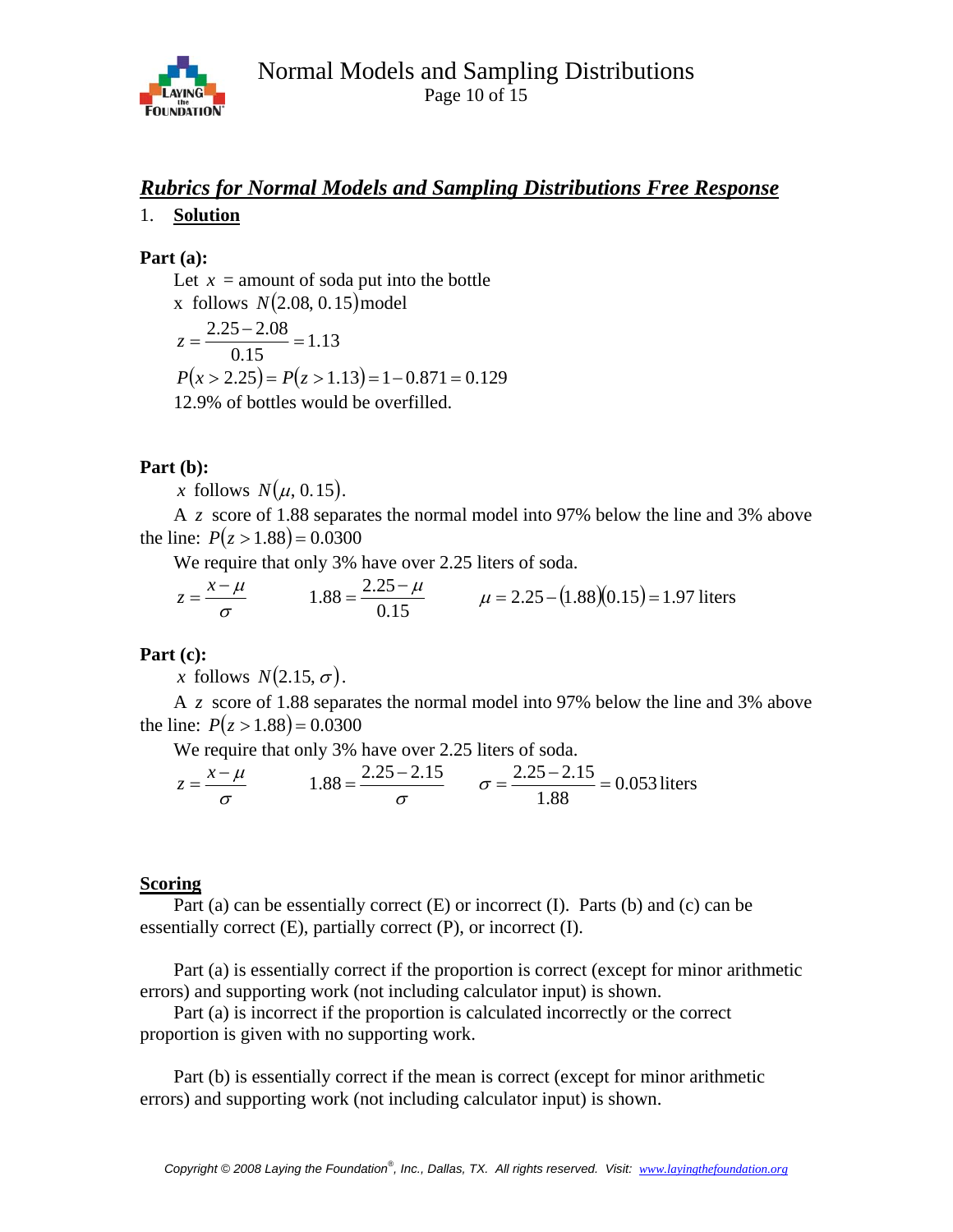

Page 11 of 15

Part (b) is partially correct if the *z* score is incorrect but the method for calculating the mean was correct based on that *z* score and work is shown OR

the *z* score is correct but the mean is incorrectly calculated.

 Part (b) is incorrect if the *z* score is wrong and the mean is wrong OR

The *z* score is wrong and the mean is correct but no supporting work is given.

 Part (c) is essentially correct if the standard deviation is correct (except for minor arithmetic errors) and supporting work (not including calculator input) is shown. OR

 if the same incorrect z score is used from part (b) and the standard deviation is calculated correctly based on that z score with work shown (a student will not be penalized twice for having the wrong z score).

Part (c) is partially correct if the *z* score is correct but the standard deviation is incorrectly calculated.

 Part (c) is incorrect if the standard deviation is correct but no supporting work is given.

#### **4 Complete Response**

All parts essentially correct.

#### **3 Substantial Response**

Two parts essentially correct and one part partially correct

#### **2 Developing Response**

Two parts essentially correct and no parts partially correct

#### OR

One part essentially correct and two parts partially correct

#### **1 Minimal Response**

One part essentially correct and either zero or one part partially correct

#### OR

No parts essentially correct and two parts partially correct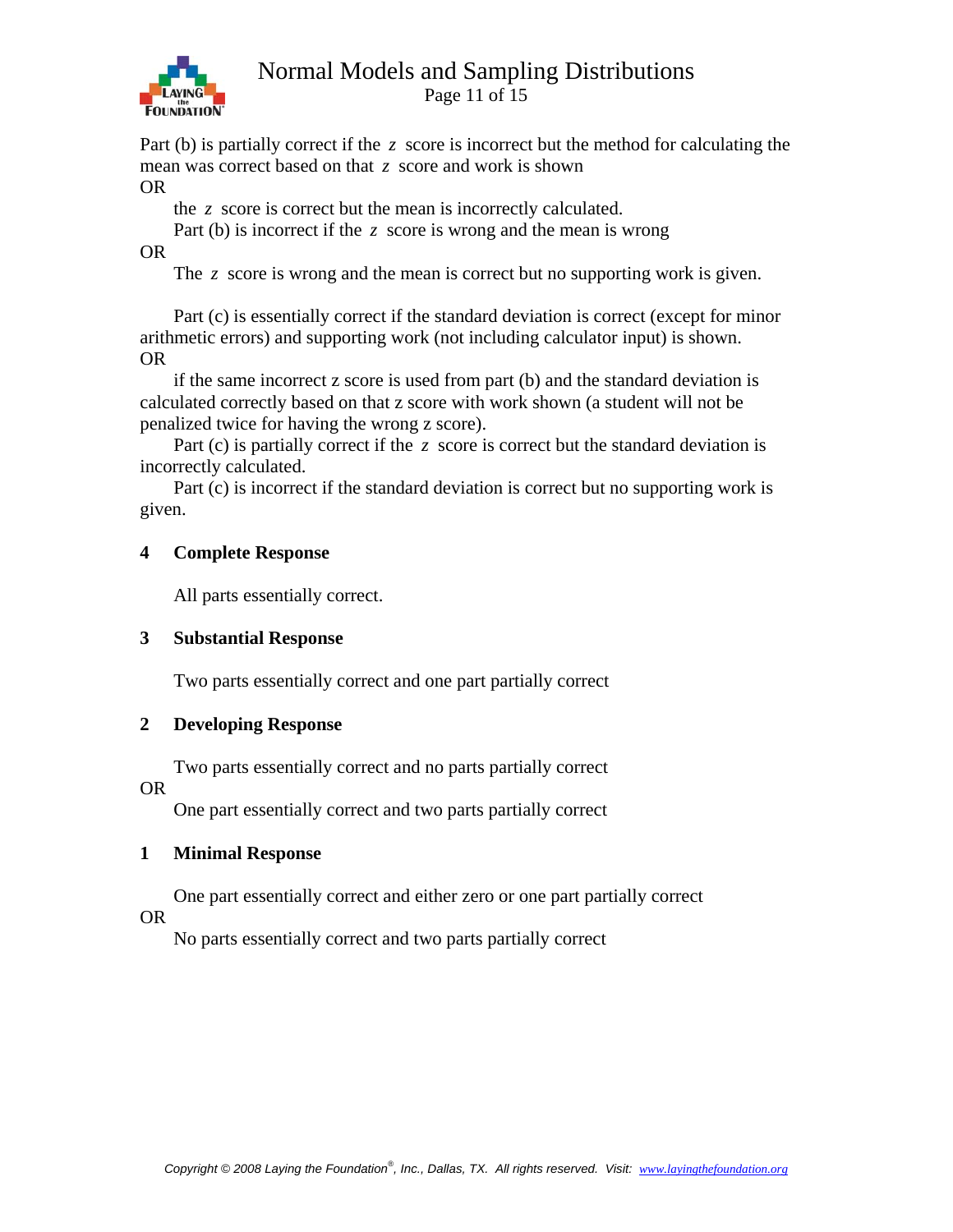

2. **Solution Part (a):**  Let  $x =$  score on this IQ test *x* follows  $N(100, 15)$  model 0.33 15  $z = \frac{105 - 100}{15} =$  $P(x > 105) = P(z > 0.33) = 1 - .6293 = 0.3707$ 

#### **Part (b):**

 The average of the sample means is equal to the average of the population, so  $\mu_{\bar{x}} = 100$ .

The standard deviation of the groups of size 60 is  $\sigma_{\overline{x}} = \frac{1.9}{\sqrt{2}} = 1.94$ 60  $\sigma_{\bar{x}} = \frac{15}{\sqrt{60}} = 1.94$ .

#### **Part (c):**

 $\bar{x}$  follows  $N(100, 1.94)$  model 2.58 1.94  $z = \frac{105 - 100}{100} =$  $P(\bar{x} > 105) = P(z > 2.58) = 1 - .9951 = 0.0049$ 

#### **Part (d):**

 If the population was not normal, then we could not use *z* scores and a normal model to calculate the probability in part (a). However, since the sample size is large  $(n = 60)$ , the Central Limit Theorem states that the sampling distribution will be approximately normal, so we could do part (c) the same way.

Note: To receive complete credit for part (a) or part (c), a student must show how the probability is computed. Since part (a) and part (c) involve different normal distributions, it is important to identify which normal distribution is used in which part. This can be done by showing the *z* score calculation, displaying the mean and standard deviation within the probability statements, or by listing the mean and standard deviation and displaying an appropriate graph.

#### **Scoring**

 Parts (a) and (c) can be either essentially correct (E) or incorrect (I). Parts (b) and (d) can be essentially correct  $(E)$ , partially correct  $(P)$ , or incorrect  $(I)$ .

 Part (a) is essentially correct if the probability is calculated correctly (except for minor arithmetic errors) and work is shown. Calculator input does not count as work. Part (a) is incorrect if no work is shown.

 Part (b) is correct if both the mean and standard deviation are computed correctly and work is shown for the standard deviation calculation.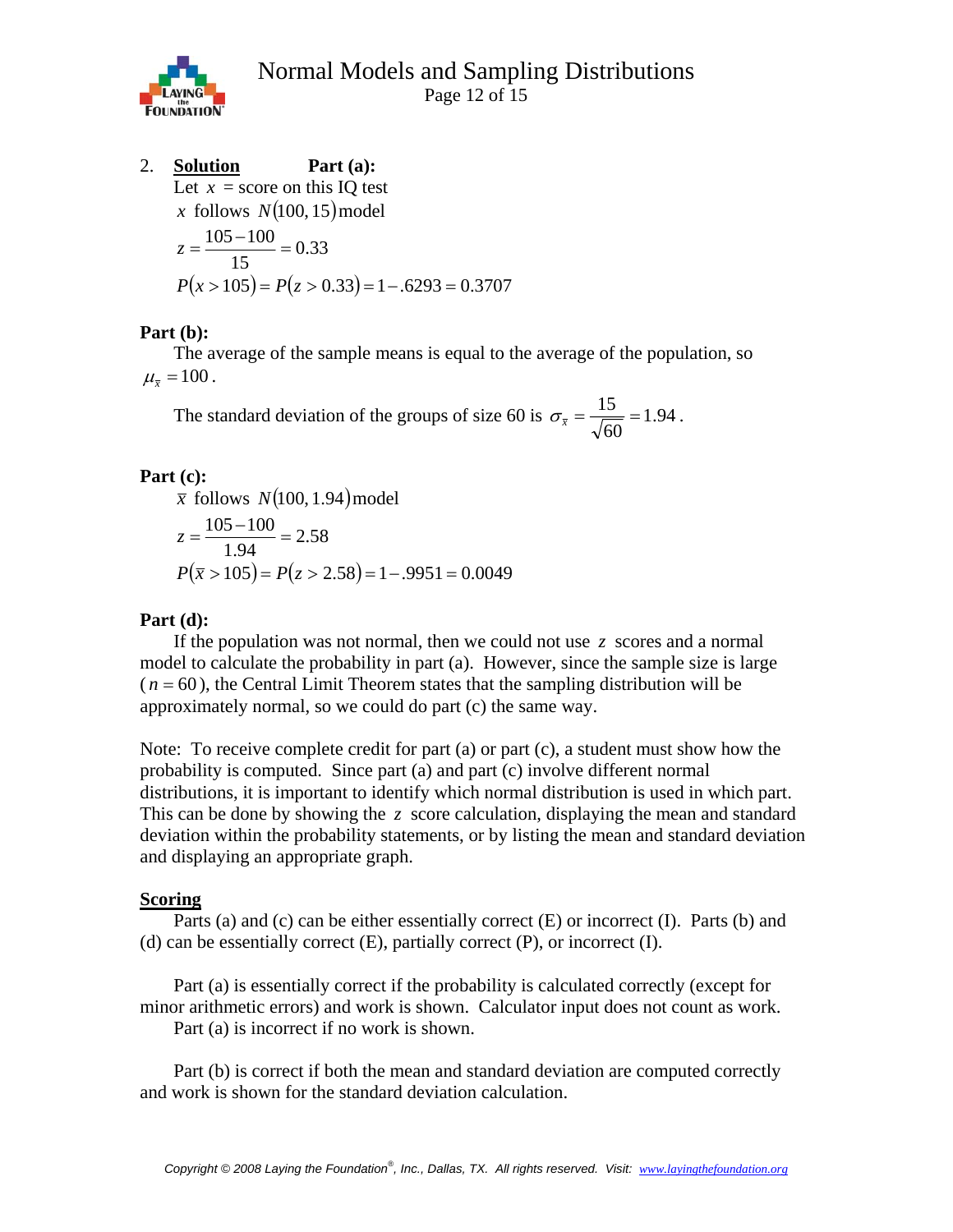

Page 13 of 15

 Part (b) is partially correct if only one of the mean or standard deviation is computed correctly (with work shown for the standard deviation).

 Part (c) is essentially correct if the probability is calculated correctly using the mean and standard deviation from part (b) with work shown.

Part (c) is incorrect if no work is shown.

 Part (d) is essentially correct if the student states that part (a) could NOT be done but part (c) could be done AND justification is given. Justification can be either stating that the sample size is large enough or referring to the Central Limit Theorem.

 Part (d) is partially correct if the student correctly answers for either part (a) or part (c) with justification

OR

 the student answers both part (a) and part (c) correctly with weak justification. Part (d) is incorrect if the answers are incorrect

OR

the answers are correct but no justification is given.

Each essentially correct response is worth 1 point; each partially correct response is worth half a point.

- **4 Complete Response**
- **3 Substantial Response**
- **2 Developing Response**
- **1 Minimal Response**

**If a response is between two scores (for example, 2.5 points), use a holistic approach to determine whether to score up or down depending on the strength of the response and communication.**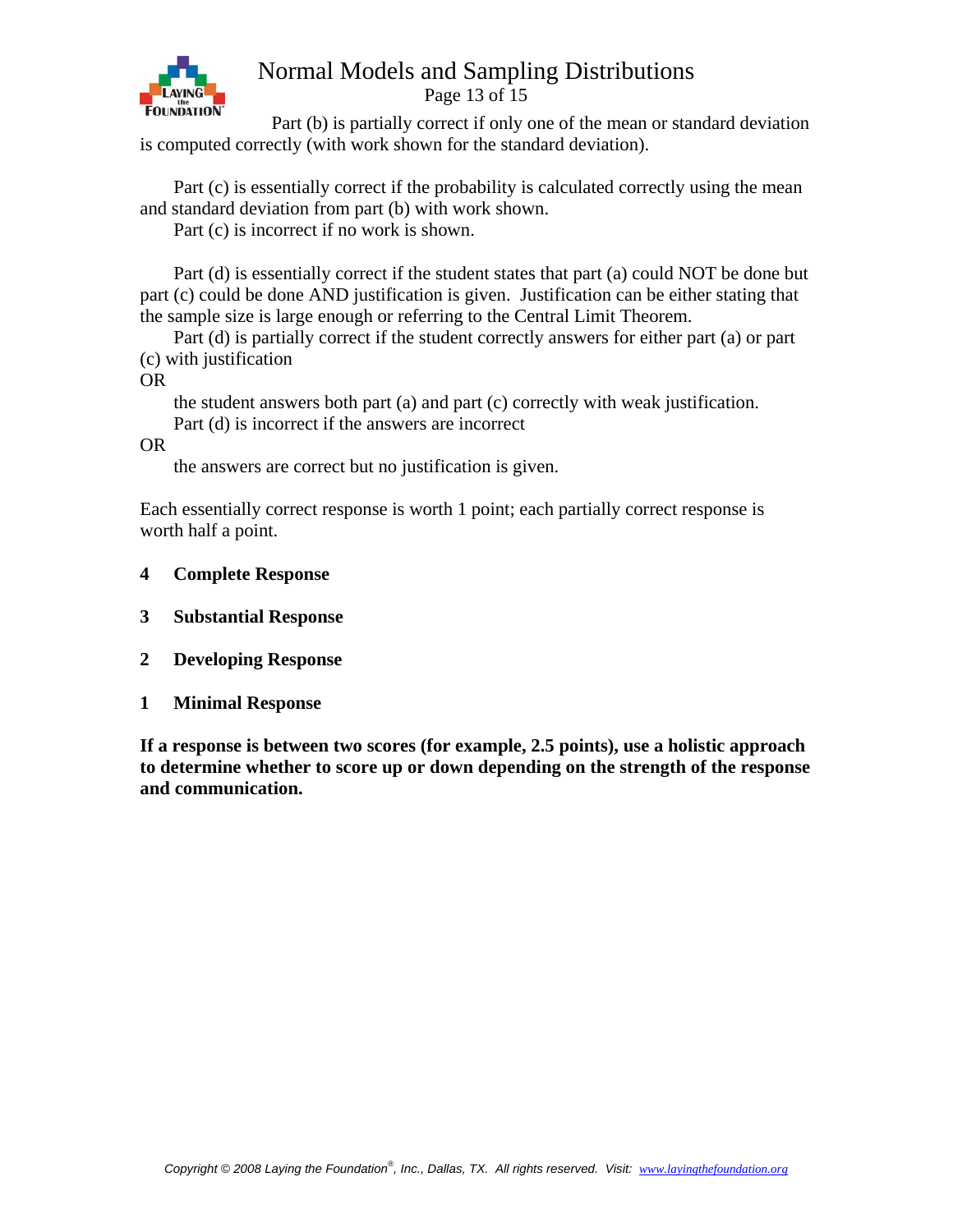

#### *(Optional) Using a TI-84 to find normal probabilities*

Note: cdf stands for cumulative distribution function. This adds up probabilities for a range of outcomes. pdf stands for probability distribution function. Students do not generally use Normalpdf.

#### Finding the area under a normal curve

- First, draw and label a graph on paper, shading the area you are looking for and labeling the graph with the information you know.
- Go to DISTR/normalcdf.
- If you know the  $z$ -scores for the area you want, in the parentheses put the lower *z* limit and then the upper *z* limit separated by commas. Use –1E99 for negative infinity and 1E99 for positive infinity. After you hit ENTER, the calculator will tell you the area under the curve (probability) between your 2 *z* values.

$$
P(z_{low} < z < z_{high}) = \text{normalizedf}(z_{low}, z_{high})
$$

• If you do not know the *z* scores, you may let the calculator find them for you. In the parentheses, put the lower  $x$  limit, the upper  $x$  limit, the mean of the normal distribution, and the standard deviation of the normal distribution. The latter two values are used to convert your *x* values into *z* values.

 $P(x_{low} < x < x_{high})$  = normalcdf( $x_{low}, x_{high}, \mu, \sigma$ )

Finding a z-score corresponding to a given area under the normal curve

- First, draw and label a graph on paper, shading the area you are looking for and labeling the graph with the information you know.
- Go to DISTR/invNorm.
- You must input the proportion (area) to the left of the *z* -score you are looking for. Let's call this A. If you are given the area to the right, subtract that from 1 to get A. Put this number in the parentheses, and the calculator will give you the *z* score that separates the distribution into two parts: one with area A to the left of that  $z$ -score and one with area 1-A to the right of that  $z$ -score.

$$
z = InvNorm(A)
$$

• If you want to find the *x* value instead of the *z* score, you need to tell the calculator the mean and standard deviation, too.

 $x = InvNorm(A, \mu, \sigma)$